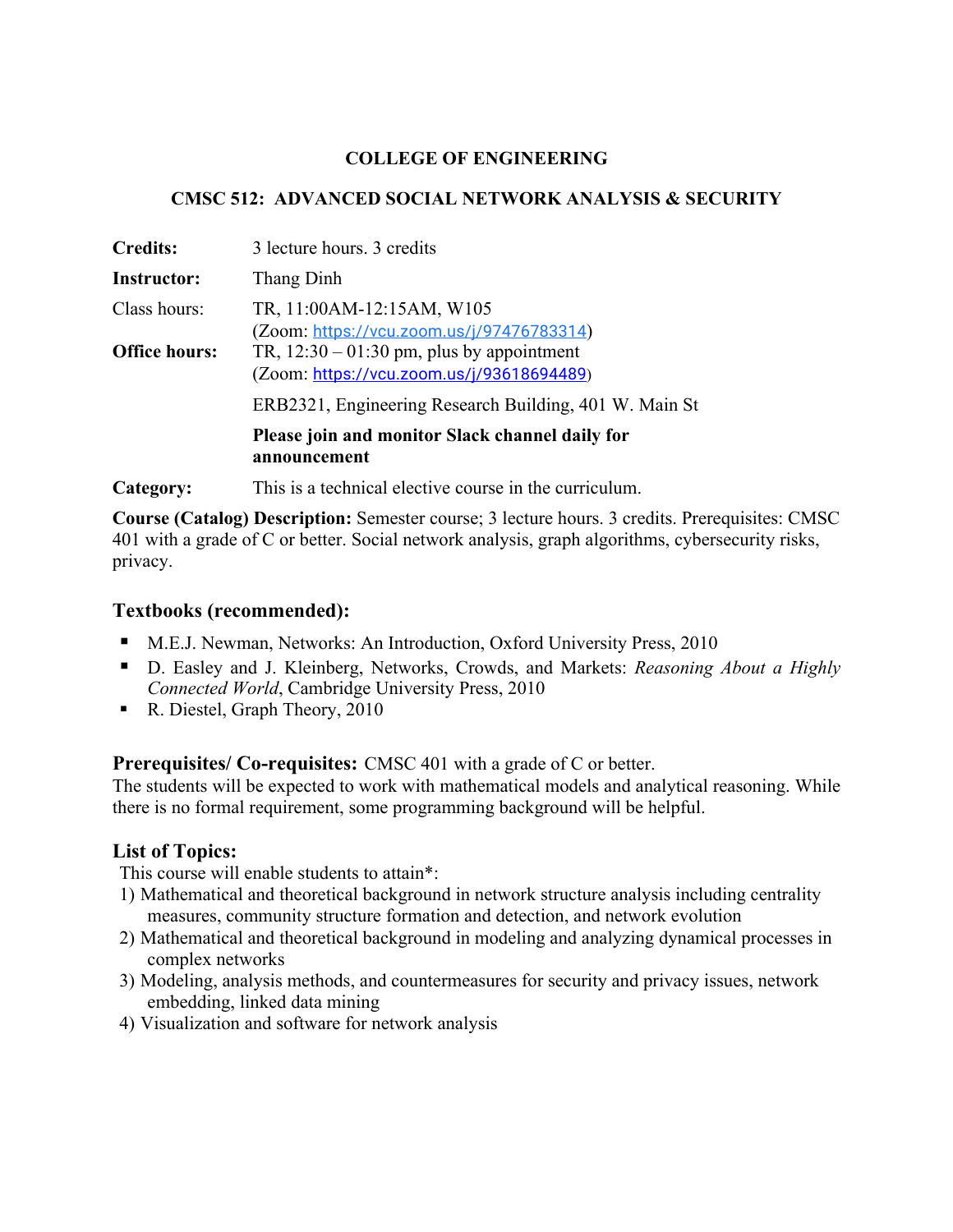# **Course Evaluation**

| <b>ACTIVITIES</b>    | <b>PERCENTAGES</b> |
|----------------------|--------------------|
| Homework assignments | 20%                |
| Midterm exam         | 25%                |
| Final exam           | 25%                |
| Final project        | 30%                |

**Final grade**: A (90% - 100%), B (80% - 89%), C(70% - 79%), D(60%-69%), F(0% - 59%)

**Homework**: There will be 4 homework assignments.

**Midterm Exam**: The Midterm Exam will cover all materials cover until *Centrality measures*. The Midterm Exam is scheduled for TBA.

**Course project:** The project topic will be chosen in consultation with the instructor. A project may consist of

- Experimental evaluation of algorithms and models on an interesting network dataset
- § A theoretical project that considers a model, an algorithm and derives an in-depth analysis
- Developing scalable algorithms for large-scale graphs

**Late submission**: For each day your assignment is late, 10% will be deducted from your score; assignments will NOT be accepted after three days.

**Class participation:** You will be expected to attend class regularly and to come to class prepared to discuss the material in your reading assignments. Your grade will be enhanced by making relevant contributions and asking intelligent questions.

# **Statements for Syllabi and Blackboard Pages**

The topics are:

- 1. VCU Email Policy
- 2. VCU Honor System: Upholding Academic Integrity
- 3. Student Conduct in the Classroom
- 4. Students with Disabilities
- 5. Statement on Military Short-Term Training or Deployment
- 6. Excused Absences for Students Representing the University
- 7. Campus Emergency Information
- 8. Important Dates
- 9. VCU Mobile
- 10. Class registration required for attendance

## **Email Policy**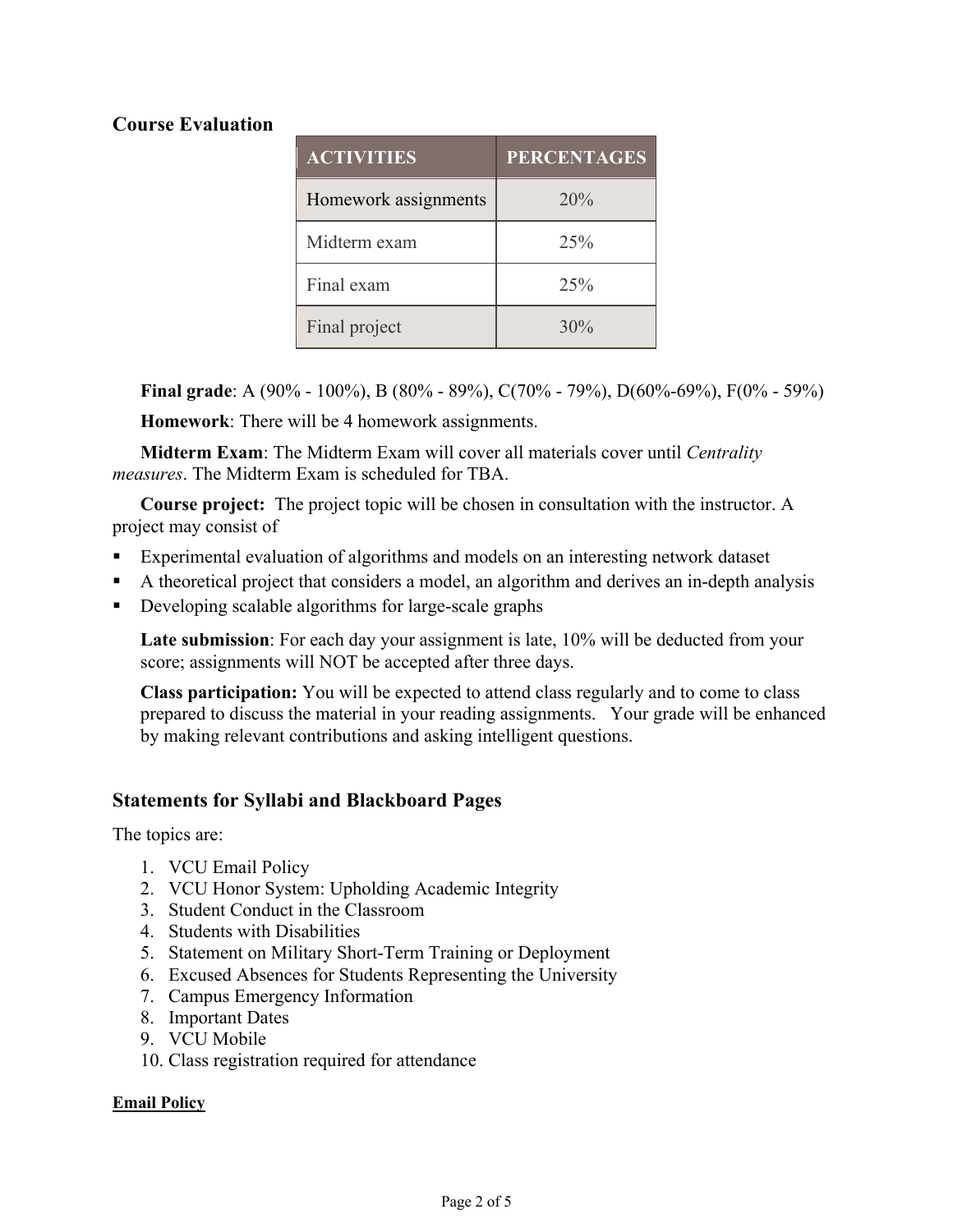Electronic mail or "email" is considered an official method for communication at VCU because it delivers information in a convenient, timely, cost effective and environmentally aware manner. Students are expected to check their official VCU e-mail on a frequent and consistent basis in order to remain informed of university-related communications. The University recommends checking e-mail daily. Students are responsible for the consequences of not reading, in a timely fashion, university-related communications sent to their official VCU student e-mail account. This policy ensures that all students have access to this important form of communication. It ensures students can be reached through a standardized channel by faculty and other staff of the university as needed. Mail sent to the VCU email address may include notification of university-related actions, including disciplinary action. Please read the policy in its entirety: http://www.ts.vcu.edu/kb/3407.html

## **VCU Honor System: Upholding Academic Integrity**

The VCU honor system policy describes the responsibilities of students, faculty and administration in upholding academic integrity, while at the same time respecting the rights of individuals to the due process offered by administrative hearings and appeals. According to this policy, "members of the academic community are required to conduct themselves in accordance with the highest standards of academic honesty and integrity." In addition, "All members of the VCU community are presumed to have an understanding of the VCU Honor System and are required to:

- Agree to be bound by the Honor System policy and its procedures;
- Report suspicion or knowledge of possible violations of the Honor System;
- Support an environment that reflects a commitment to academic integrity;
- § Answer truthfully when called upon to do so regarding Honor System cases, and,
- Maintain confidentiality regarding specific information in Honor System cases."

The Honor System in its entirety can be reviewed on the Web at http://www.provost.vcu.edu/pdfs/Honor\_system\_policy.pdf or it can be found in the current issue of the VCU Insider at http://www.students.vcu.edu/insider.html

## **Student Conduct in the Classroom**

According to the *Faculty Guide to Student Conduct in Instructional Settings*  (http://www.assurance.vcu.edu/Policy%20Library/Faculty%20Guide%20to%20Student%20Conduct%20i n%20Instructional%20Settings.pdf)*,* "The university is a community of learners. Students, as well as faculty, have a responsibility for creating and maintaining an environment that supports effective instruction. In order for faculty members (including graduate teaching assistants) to provide and students to receive effective instruction in classrooms, laboratories, studios, online courses, and other learning areas, the university expects students to conduct themselves in an orderly and cooperative manner." Among other things, cell phones and beepers should be turned off while in the classroom. Also, the university Rules and Procedures prohibit anyone from having "in his possession any firearm, other weapon, or explosive, regardless of whether a license to possess the same has been issued, without the written authorization of the President of the university..." For more information, visit the VCU Insider online at http://www.students.vcu.edu/insider.html

## **Students with Disabilities**

SECTION 504 of the Rehabilitation Act of 1973 and the Americans with Disabilities Act of 1990 as amended, require that VCU provides "academic adjustments " or "reasonable accommodations" to any student who has a physical or mental impairment that substantially limits a major life activity. To receive accommodations, students must request them by contacting the Disability Support Services Office on the Monroe Park Campus (828-2253) or the Division for Academic Success on the MCV campus (828-9782). More information is available at the Disability Support Services webpage: http://www.students.vcu.edu/dss/; or the Division for Academic Success webpage at www.specialservices.vcu.edu/disabilityss.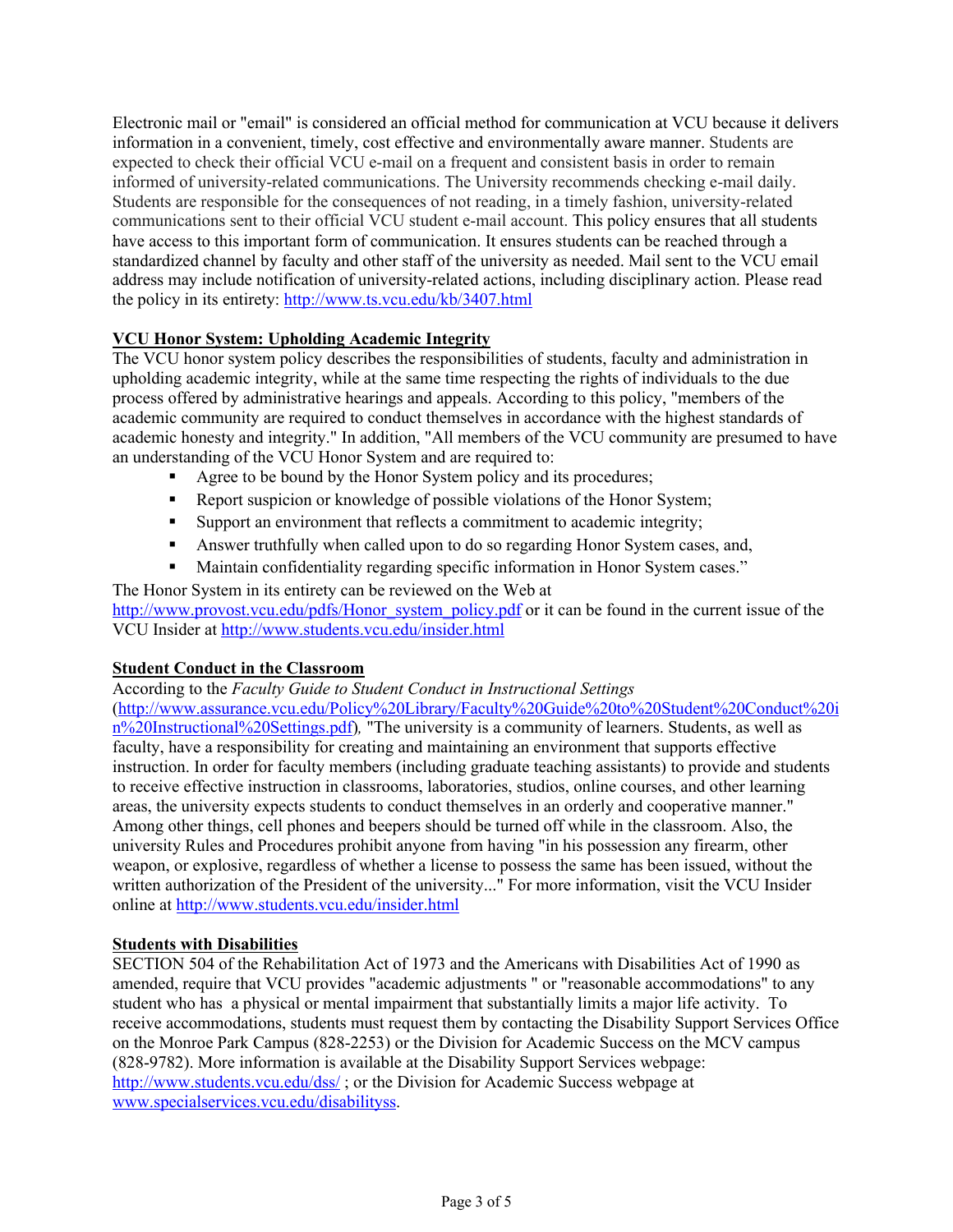If you have a disability that requires an academic accommodation, please schedule a meeting with me at your earliest convenience. Additionally, if your coursework requires you to work in a lab environment, you should advise your instructor or a department chairperson of any concerns you may have regarding safety issues related to your disability. This statement applies not only to this course but also to every other course in this university.

#### **Statement on Military Short-Term Training or Deployment**

If military students receive orders for short-term training or deployment, they should inform and present their orders to Military Student Services and to their professor(s). For further information on policies and procedures contact Military Services at 828-5993 or access the corresponding policies at http://www.pubapps.vcu.edu/bulletins/about/?Default.aspx?uid=10096&iid=30704 and http://www.pubapps.vcu.edu/BULLETINS/undergraduate/?uid=10096&iid=30773.

#### **Excused Absences for Students Representing the University**

Students who represent the university (athletes and others) do not choose their schedules. Student athletes are required to attend games and/or meets. All student athletes should provide their schedule to the instructor at the beginning of the semester. The Intercollegiate Athletic Council (IAC) strongly encourages faculty to treat missed classes or exams (because of a scheduling conflict) as excused absences and urges faculty to work with the students to make up the work or exam.

#### **Campus Emergency information**

What to Know and Do To Be Prepared for Emergencies at VCU:

- Sign up to receive VCU text messaging alerts (http://www.vcu.edu/alert/notify). Keep your information up-to-date. Within the classroom, the professor will keep his or her phone on to receive any emergency transmissions.
- § Know the safe evacuation route from each of your classrooms. Emergency evacuation routes are posted in on-campus classrooms.
- Listen for and follow instructions from VCU or other designated authorities. Within the classroom, follow your professor's instructions.
- Know where to go for additional emergency information (http://www.vcu.edu/alert).
- Know the emergency phone number for the VCU Police (828-1234). Report suspicious activities and objects.

### **Important Dates**

Important dates for the Spring 2013 semester are available at: http://academiccalendars.vcu.edu/ac\_fullViewAll.asp?term=Spring+2013

#### **VCU Mobile**

The VCU Mobile application is a valuable tool to get the latest VCU information on the go. The application contains helpful information including the VCU directory, events, course schedules, campus maps, athletics and general VCU news, emergency information, library resources, Blackboard and more. To download the application on your smart phone or for more information, please visit http://m.vcu.edu.

#### **Class Registration Required for Attendance**

Please remember that students may only attend those classes for which they have registered. Faculty may not add students to class rosters. Therefore, if students are attending a class for which they have not registered, they must stop attending.